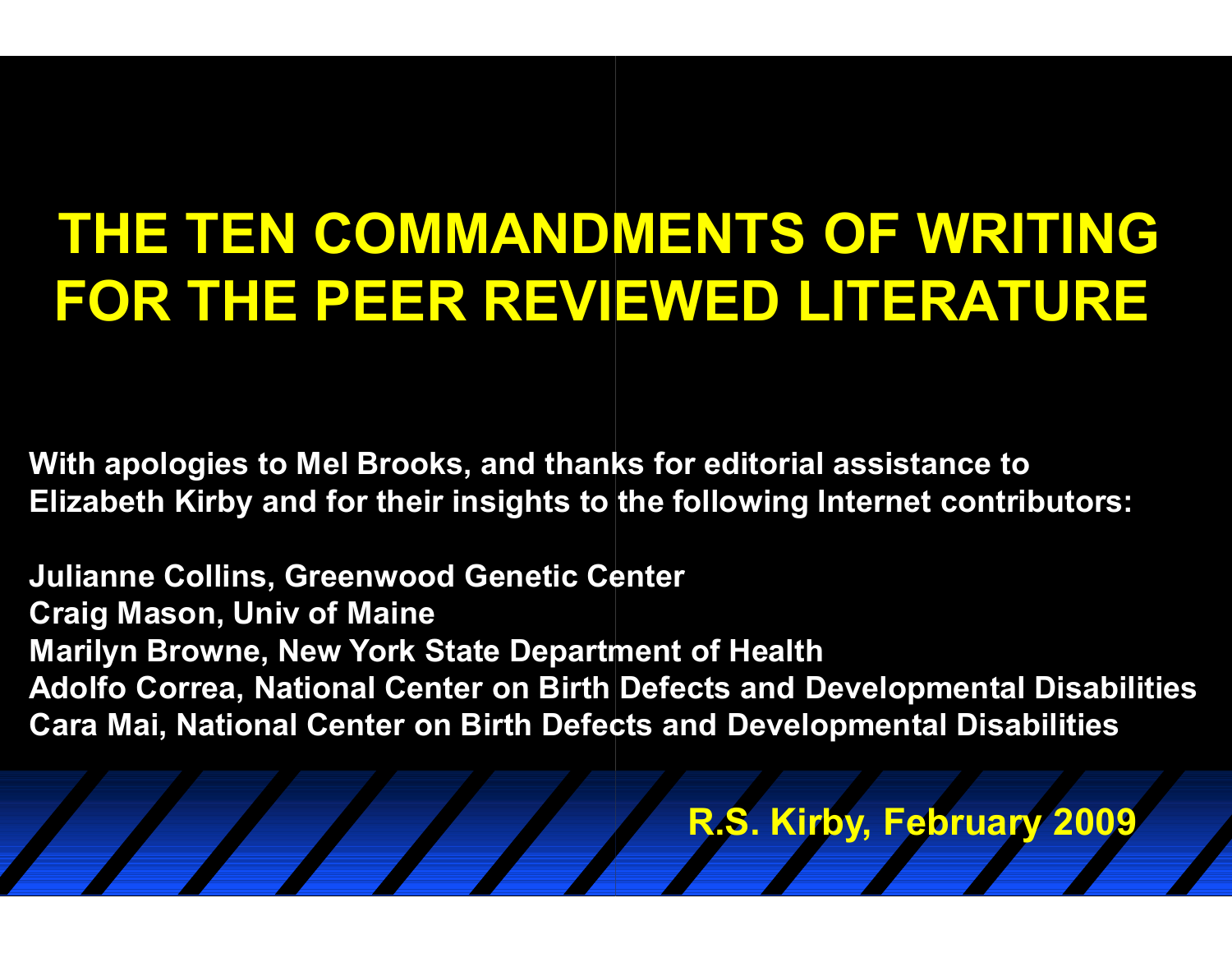**Number 10 The Ten Commandments of Writing for the Peer Reviewed Literature**

## **Know thy subject . . .**

## **and write as though you do, clearly, concisely, and without boasting.**

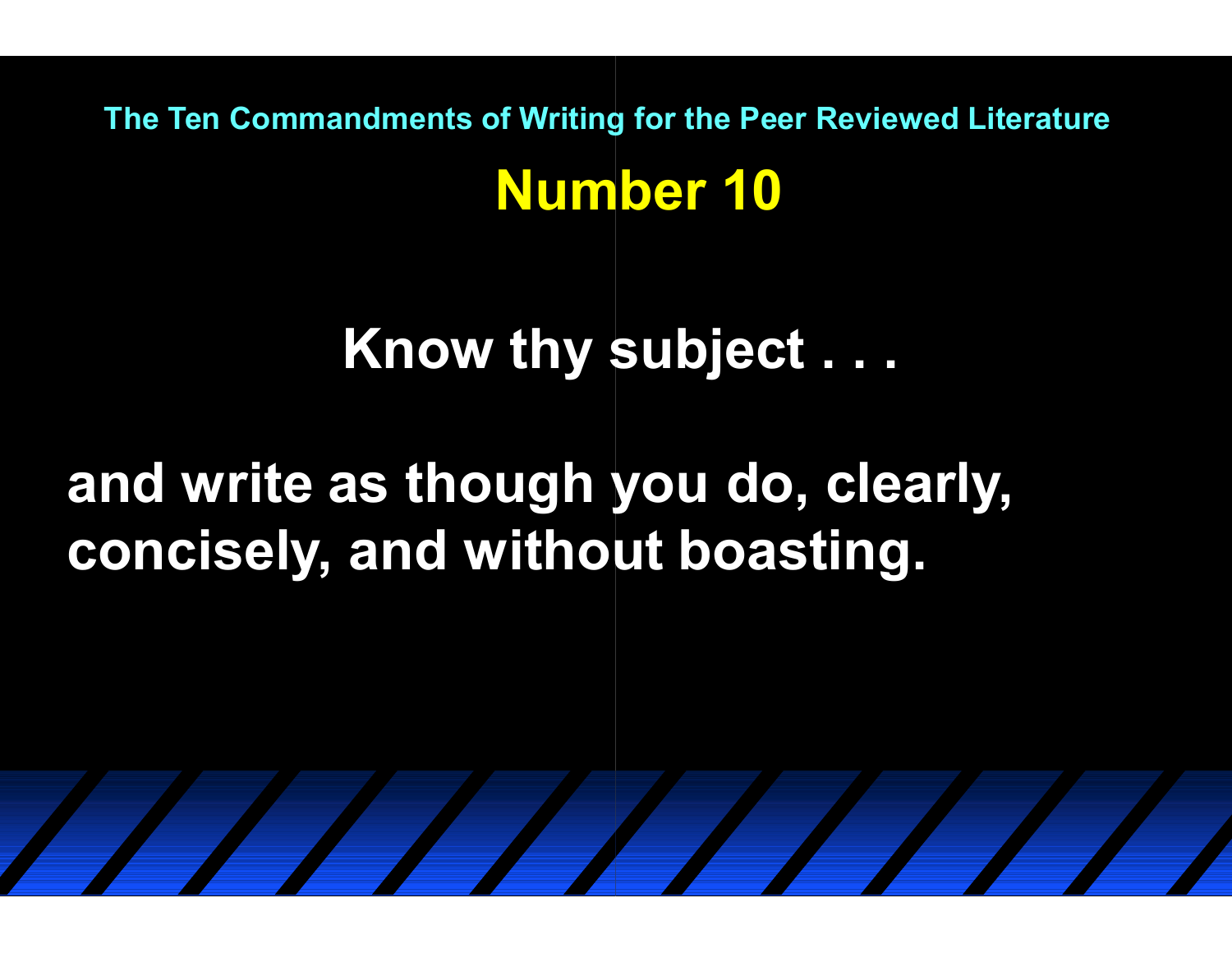## **Number 9 The Ten Commandments of Writing for the Peer Reviewed Literature**

**Consider where to submit your article with care. Study the journal contents and scope of research to ensure that your paper is appropriate.**

**Then, study the journal submission requirements, and comply both implicitly and explicitly.**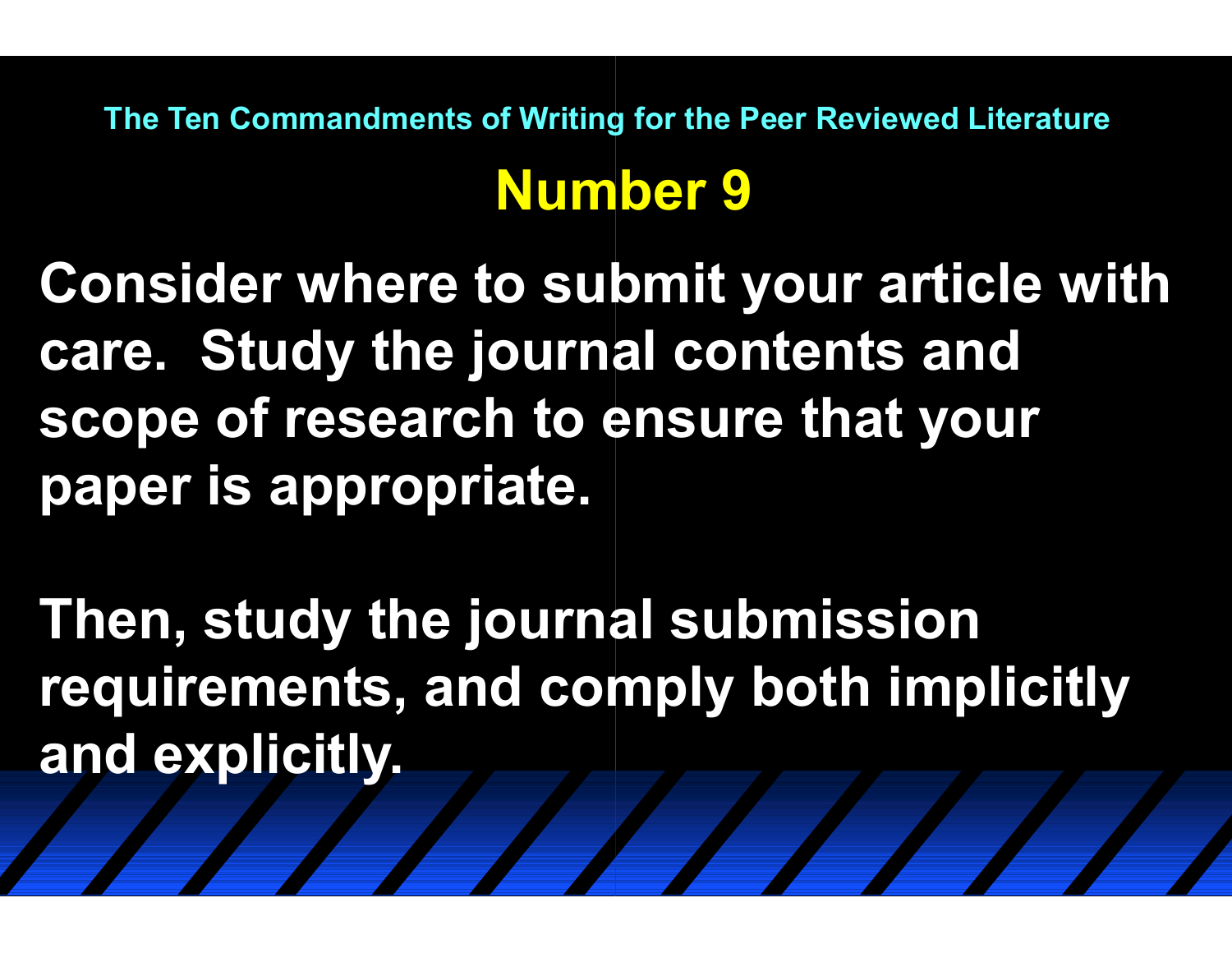**Number 8 The Ten Commandments of Writing for the Peer Reviewed Literature**

**Research papers are not encyclopedias; the purpose of citing references is to ground your work firmly in the literature.**

**Chose references with care, for relevance, currency and as a resource to the reader.**

Avoid auto-citation, except when writing **obituaries and autobiographies.**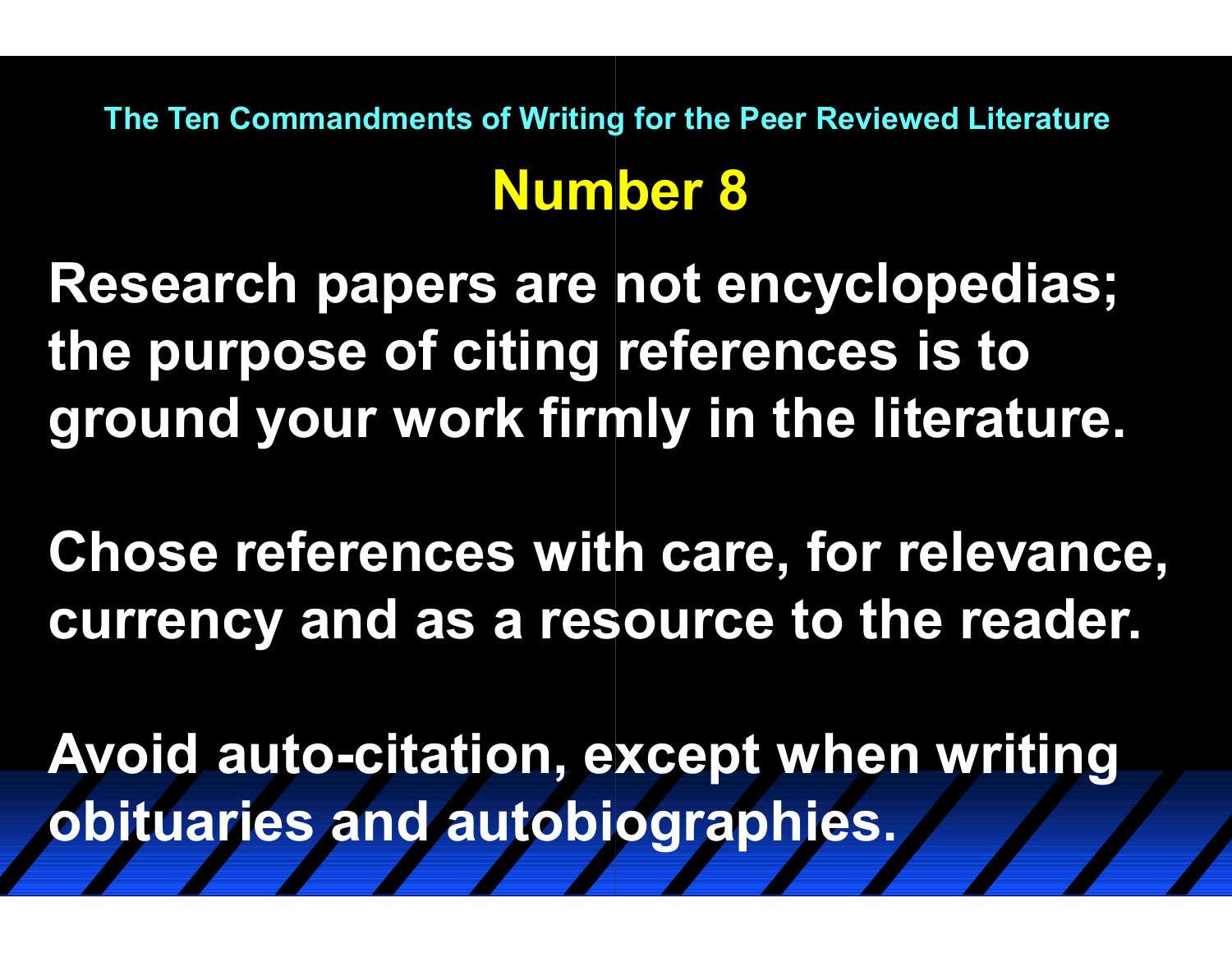## **Number 7 The Ten Commandments of Writing for the Peer Reviewed Literature**

**Thou shalt make no sins of omission or commission in assigning authorship.**

**Include as authors all persons with a defined role in the project, but document these roles and assure that all authors agree to take full responsibility for the entire paper.**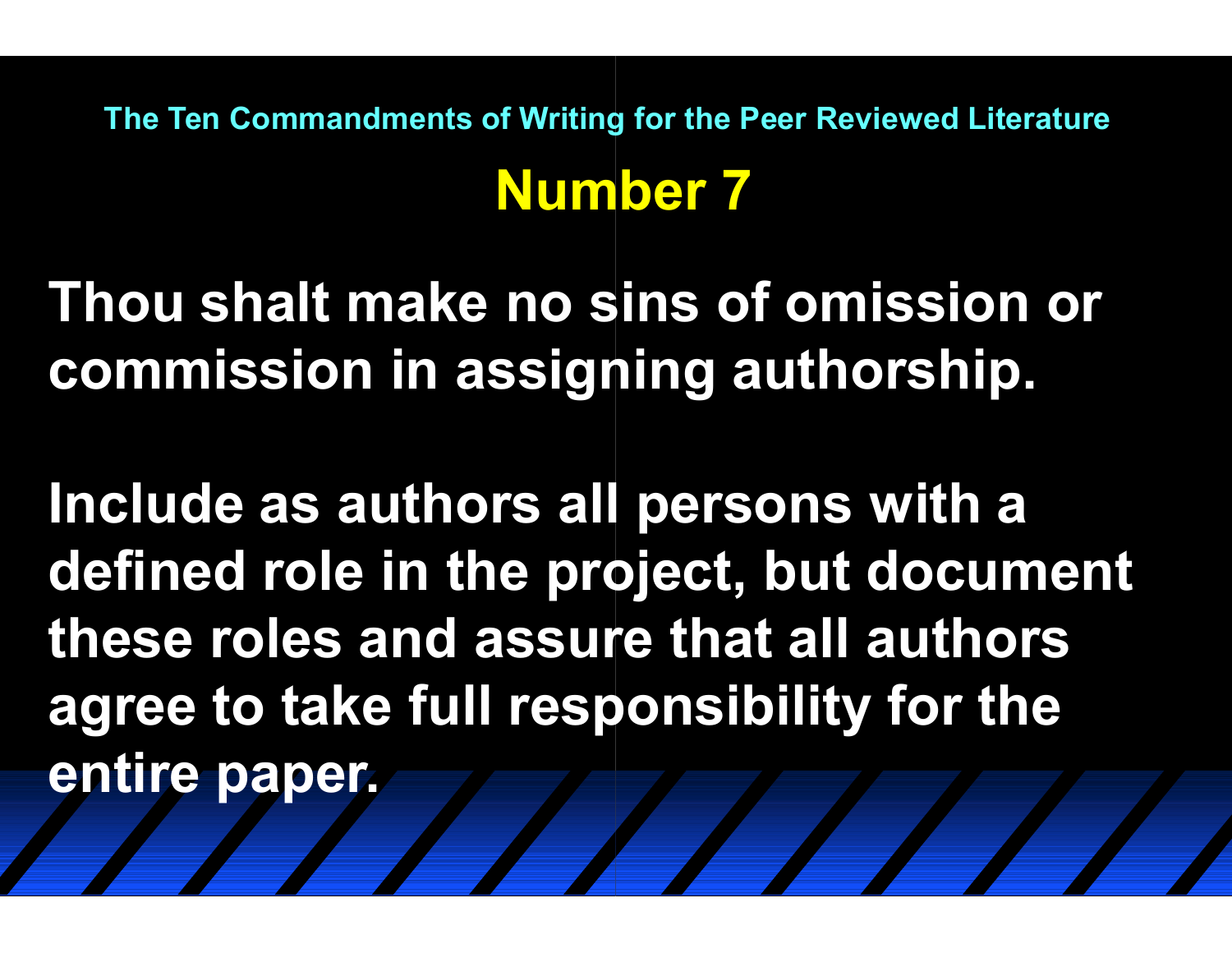**Number 7 (continued) The Ten Commandments of Writing for the Peer Reviewed Literature**

**For it is written: "He that is first, shall later be last" Matthew 20:16** 

**Thou shalt determine authorship in relation to contribution to the work, not to the egos and desires of the individuals involved.**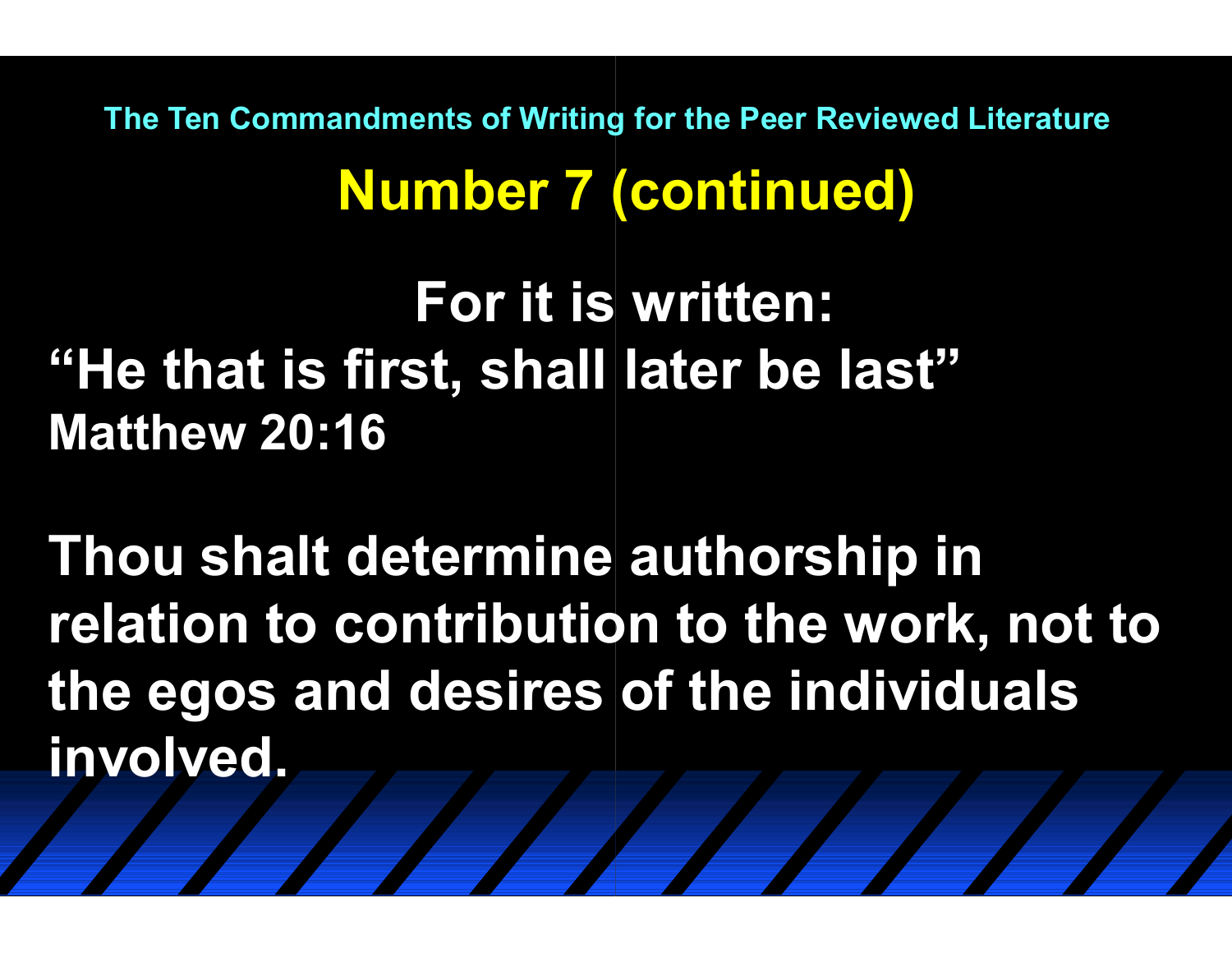**Number 6 The Ten Commandments of Writing for the Peer Reviewed Literature**

**Know thy purpose . . .**

**Prepare a concise focused introduction, with worthwhile, important questions or hypotheses – and state these clearly in andthe last paragraph of the introduction.**

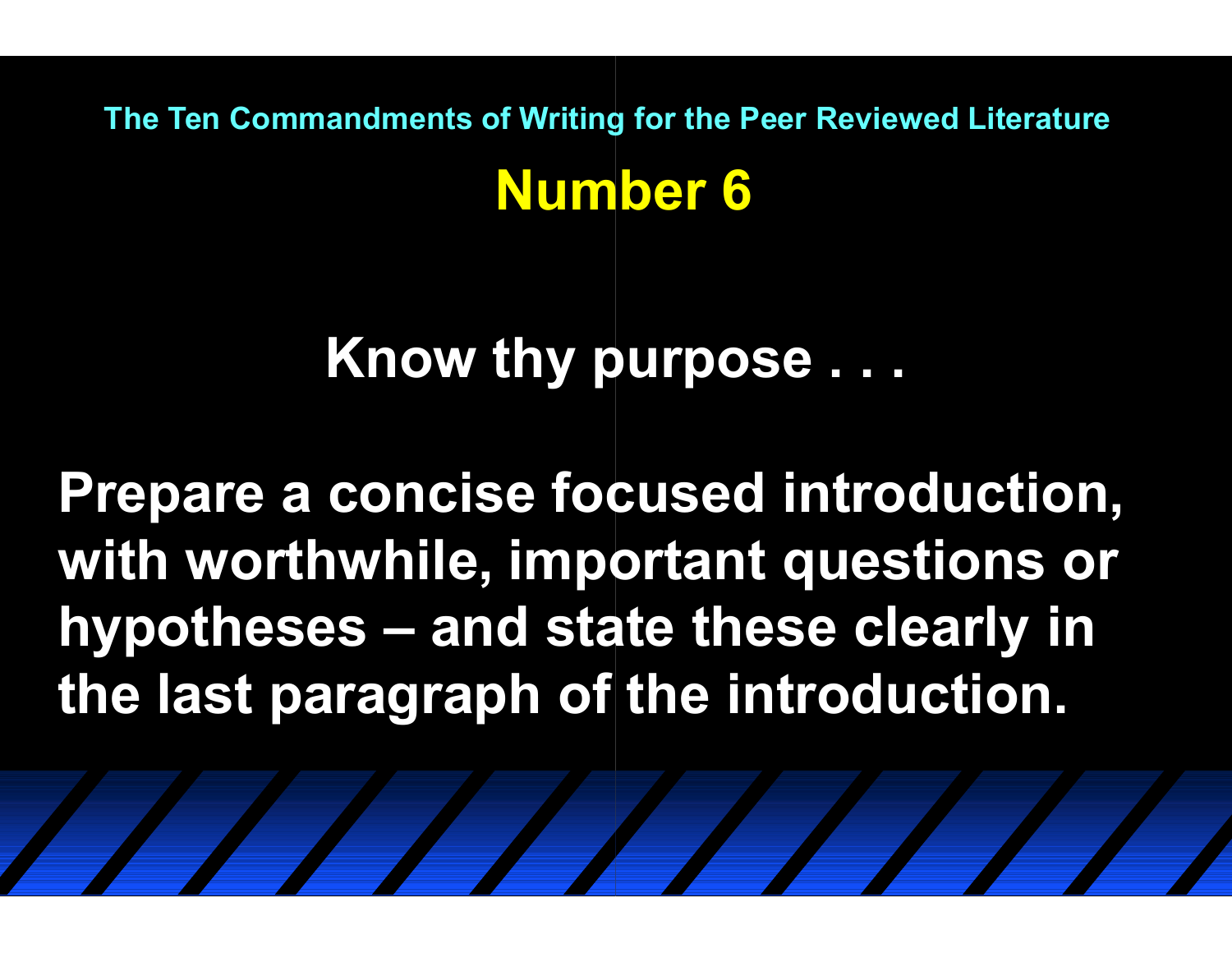### **Number 5 The Ten Commandments of Writing for the Peer Reviewed Literature**

**Thou shalt write well, in clear, expressive prose. Thou shalt use the active voice, even the first person, wherever feasible.**

**Brevity is a virtue, while redundancy, repetition, convoluted sentences and irrelevant information are deadly sins.**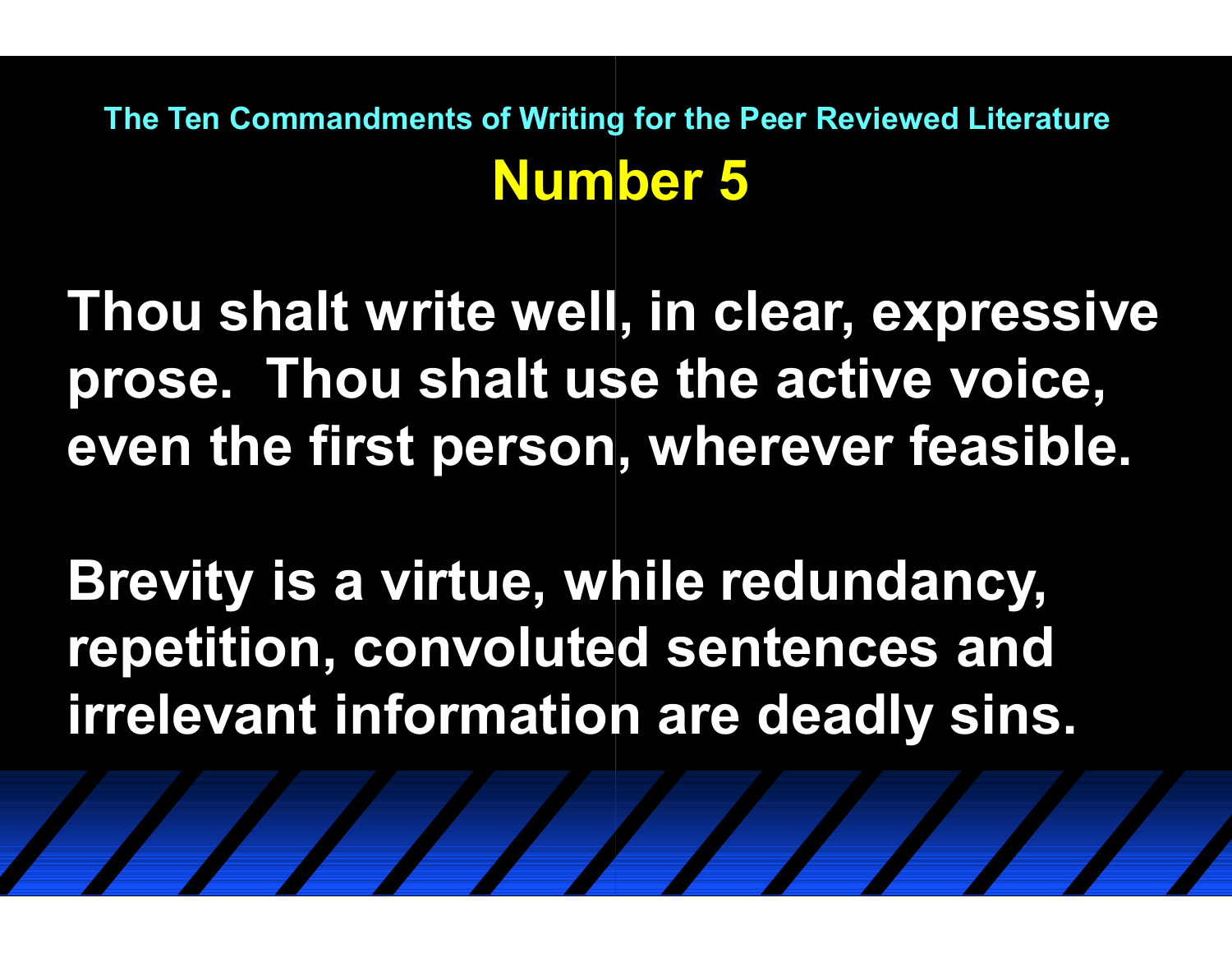#### **Number 4 The Ten Commandments of Writing for the Peer Reviewed Literature**

**Like Sisyphus, it is our lot (research) to toil the same ground again and again. But let us learn and improve from the process.**

**When revising and resubmitting, to the same or another journal, improve the manuscript by seriously considering all comments and suggestions, even those with which you disagree.**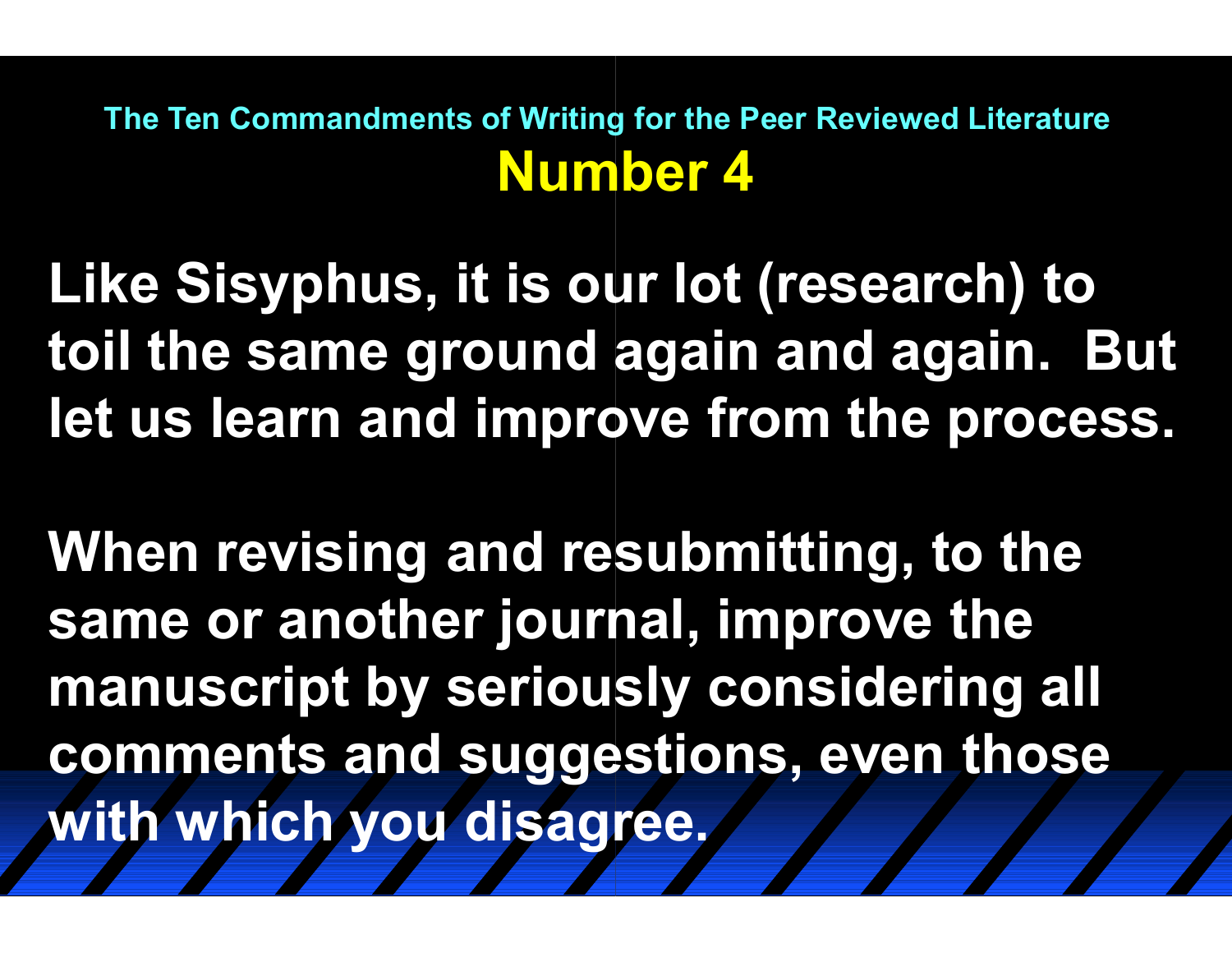## **Number 3 The Ten Commandments of Writing for the Peer Reviewed Literature**

**Elaborate the study design and methods in careful detail. This includes definition and measurement of key variables, use of appropriate statistical methods, consideration of a priori study power, inclusion and exclusion criteria, and related issues.**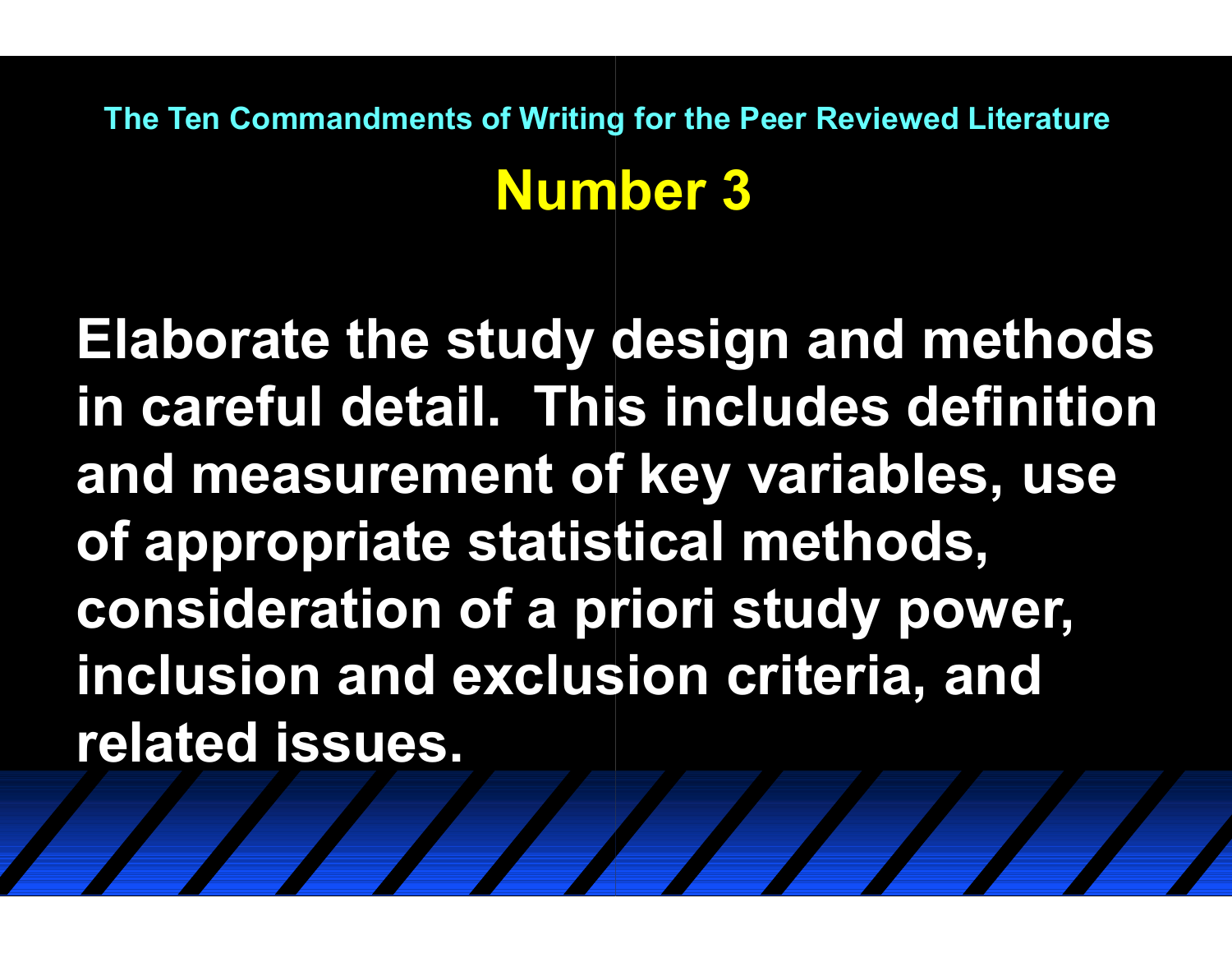## **Number 2 The Ten Commandments of Writing for the Peer Reviewed Literature**

**Thou shalt remember that while pictures are sometimes worth a thousand words, these words need not comprise most of the results section of your manuscript.**

**Choose figures and tables with care, avoid redundancy, and ensure that each is sufficiently self-contained that it can be read separately from your paper.**